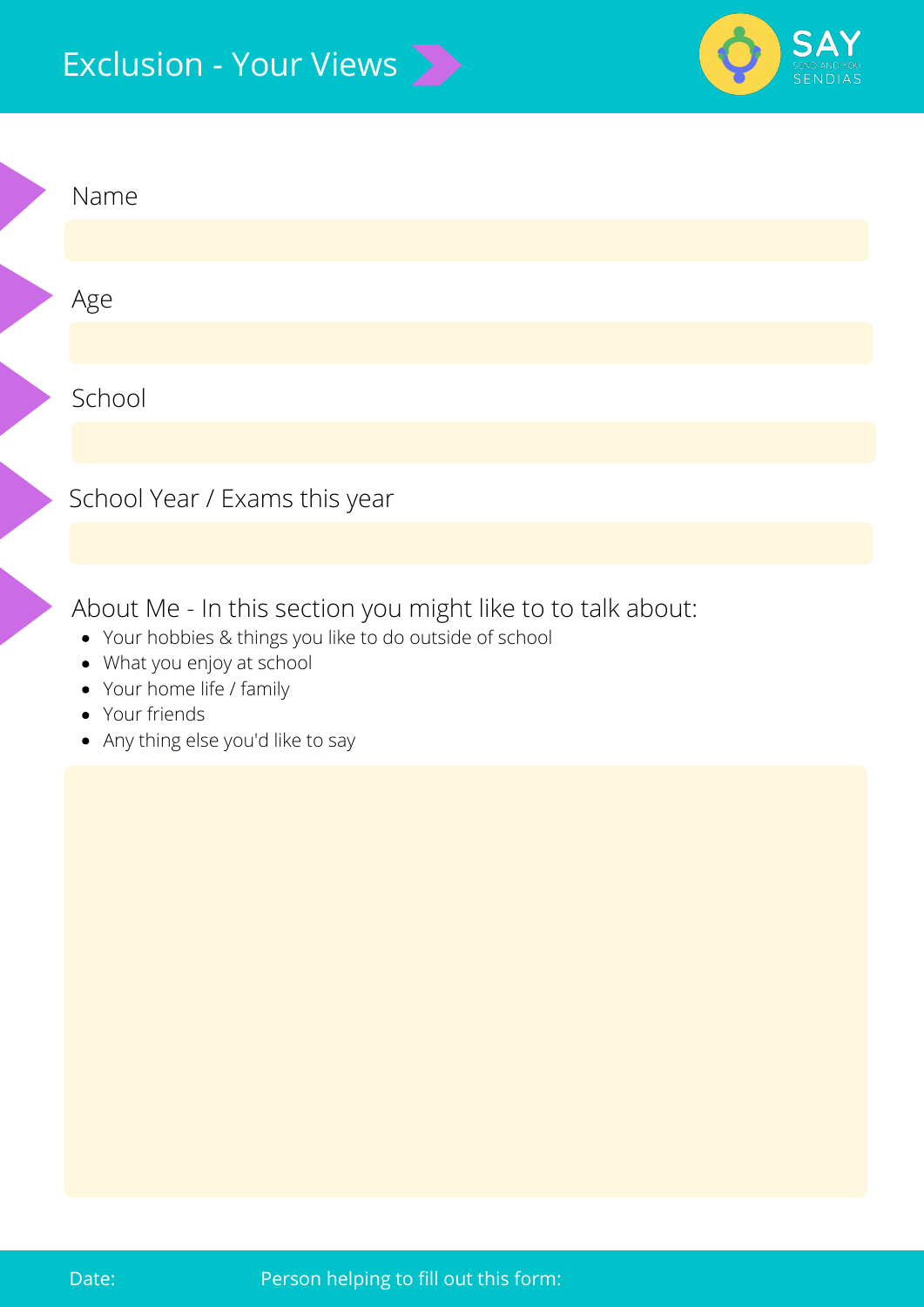

Things that I am good at and things I like about myself

My goals for the future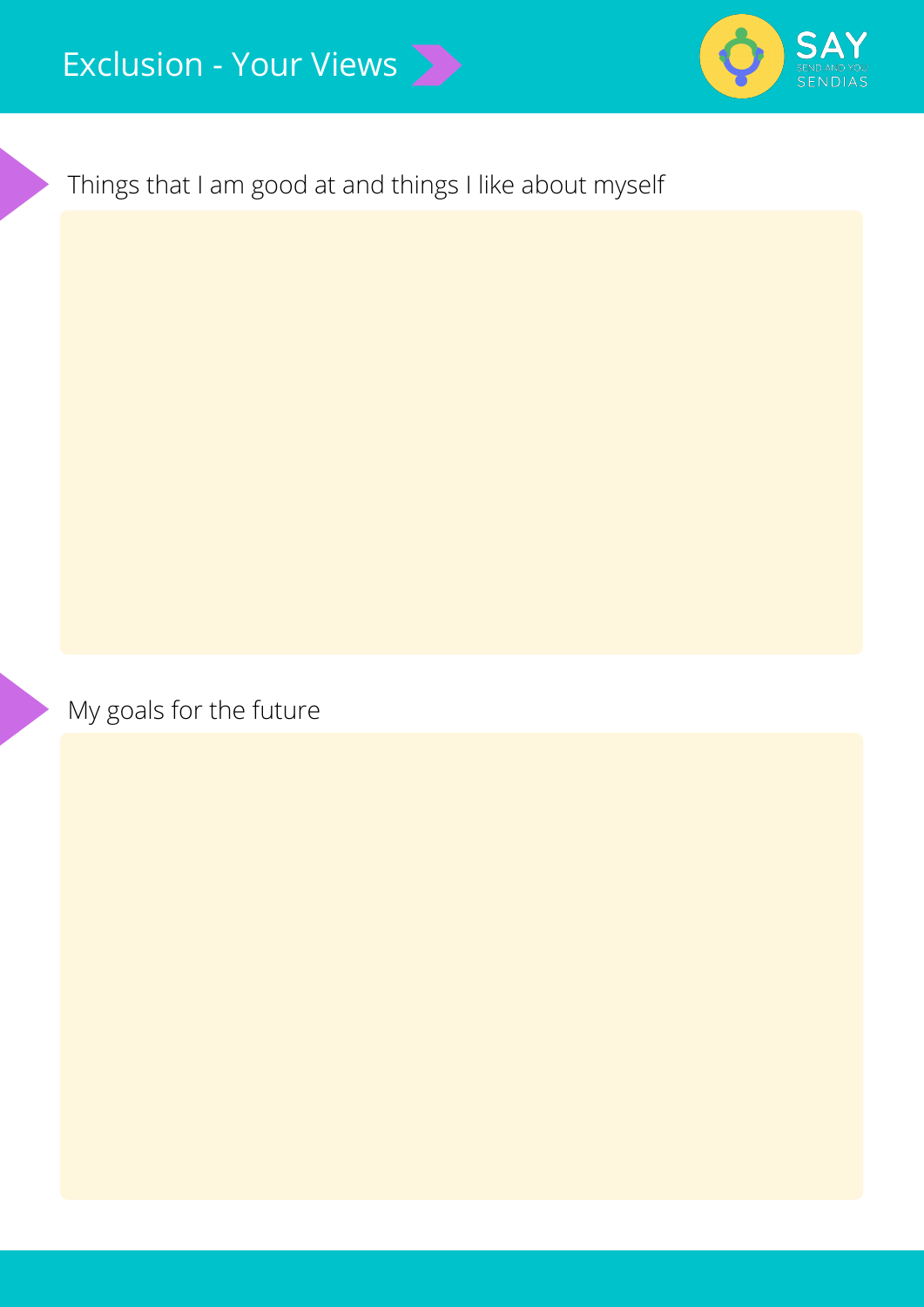

Things I find difficult E.G. difficulty concentrating

Do you have any SEND/additional needs? E.G. Do you work in small groups? Do you have any help from an LSA?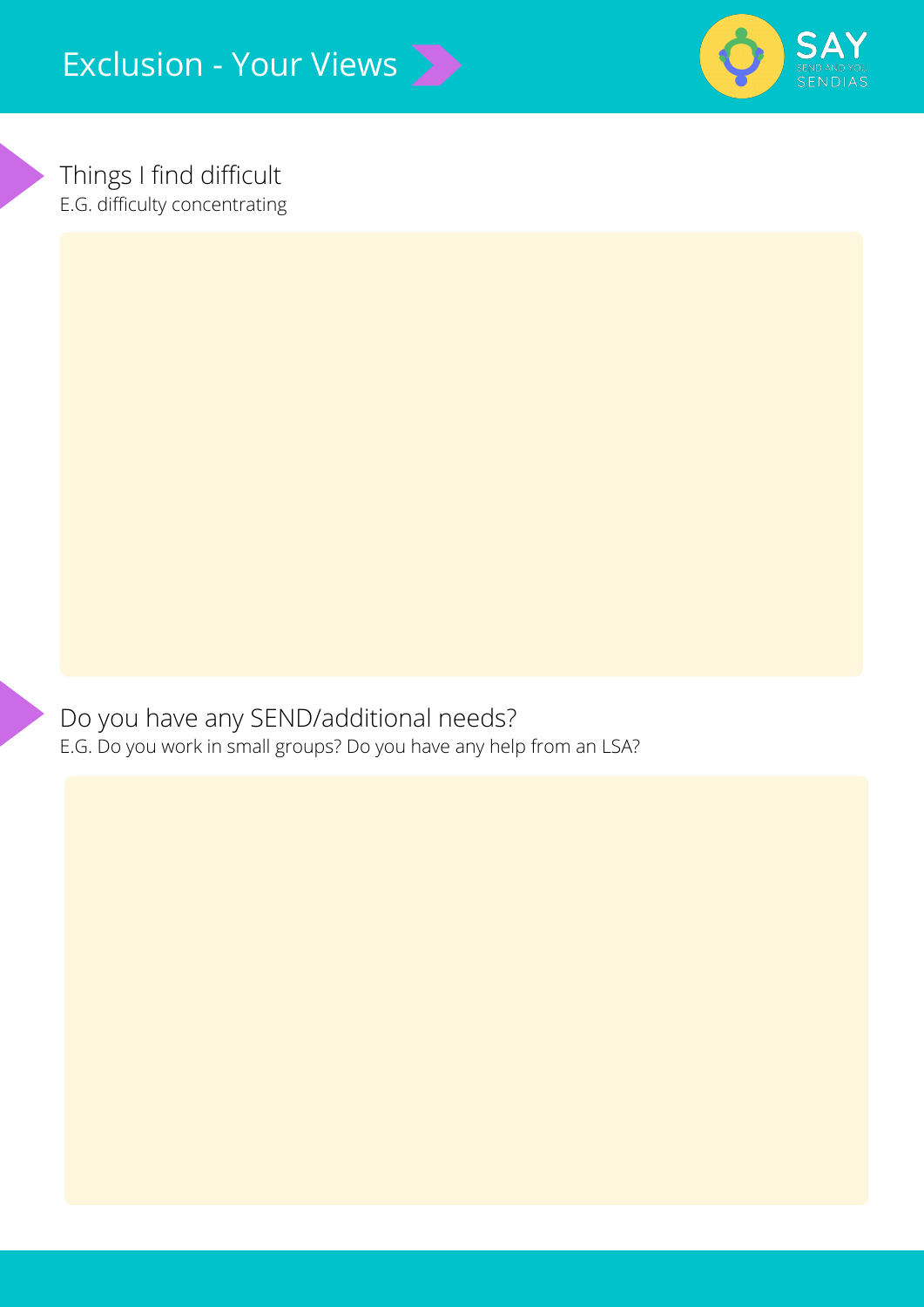

Is the school aware of these difficulties? Has school provided any support for these difficulties? Do you have an EHCP Plan?

Things I'm worried about

E.G. Bullying. Things happening at home. Problems with friends or other relationships. Health.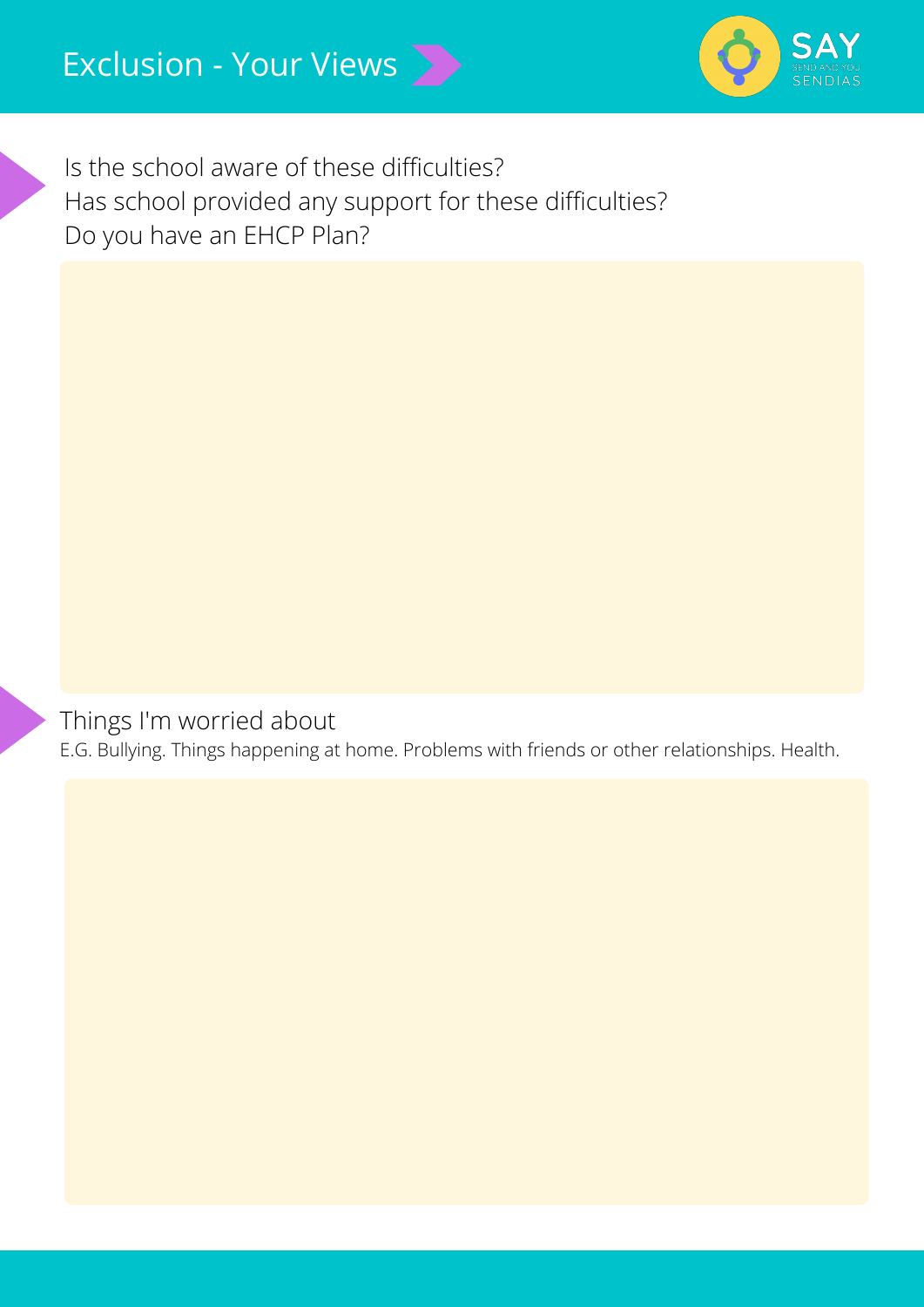

Do you receive free school meals?



What does the school say happened that led to your exclusion?

Do you agree? Is there anything else you'd like people to know about events that led up to your exclusion?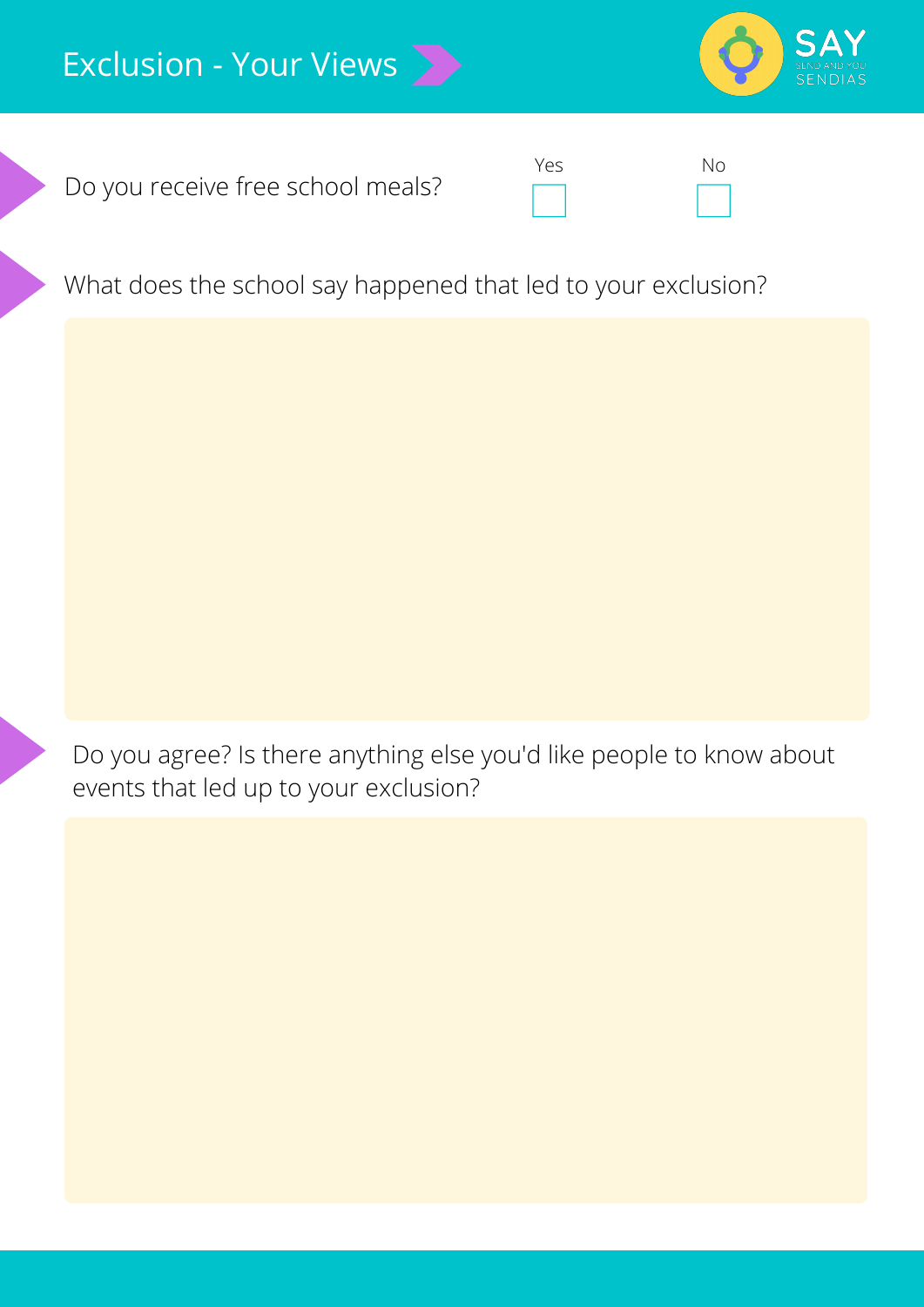

| Did you receive a letter from school confirming the exclusion?                       |                                                             |              | Yes                             | No |
|--------------------------------------------------------------------------------------|-------------------------------------------------------------|--------------|---------------------------------|----|
| Did the school speak to you and take your version of events before<br>excluding you? | Yes                                                         | No           |                                 |    |
| What do you want to happen?                                                          |                                                             |              |                                 |    |
| Return to school                                                                     | Return to school<br>with more help                          | Managed move | Complete exams:<br>SAT's/GCSE's |    |
|                                                                                      | Other - write in the box what else you would like to happen |              |                                 |    |
|                                                                                      |                                                             |              |                                 |    |
|                                                                                      |                                                             |              |                                 |    |
|                                                                                      |                                                             |              |                                 |    |
|                                                                                      |                                                             |              |                                 |    |
|                                                                                      |                                                             |              |                                 |    |
|                                                                                      |                                                             |              |                                 |    |
|                                                                                      |                                                             |              |                                 |    |
|                                                                                      |                                                             |              |                                 |    |
|                                                                                      |                                                             |              |                                 |    |